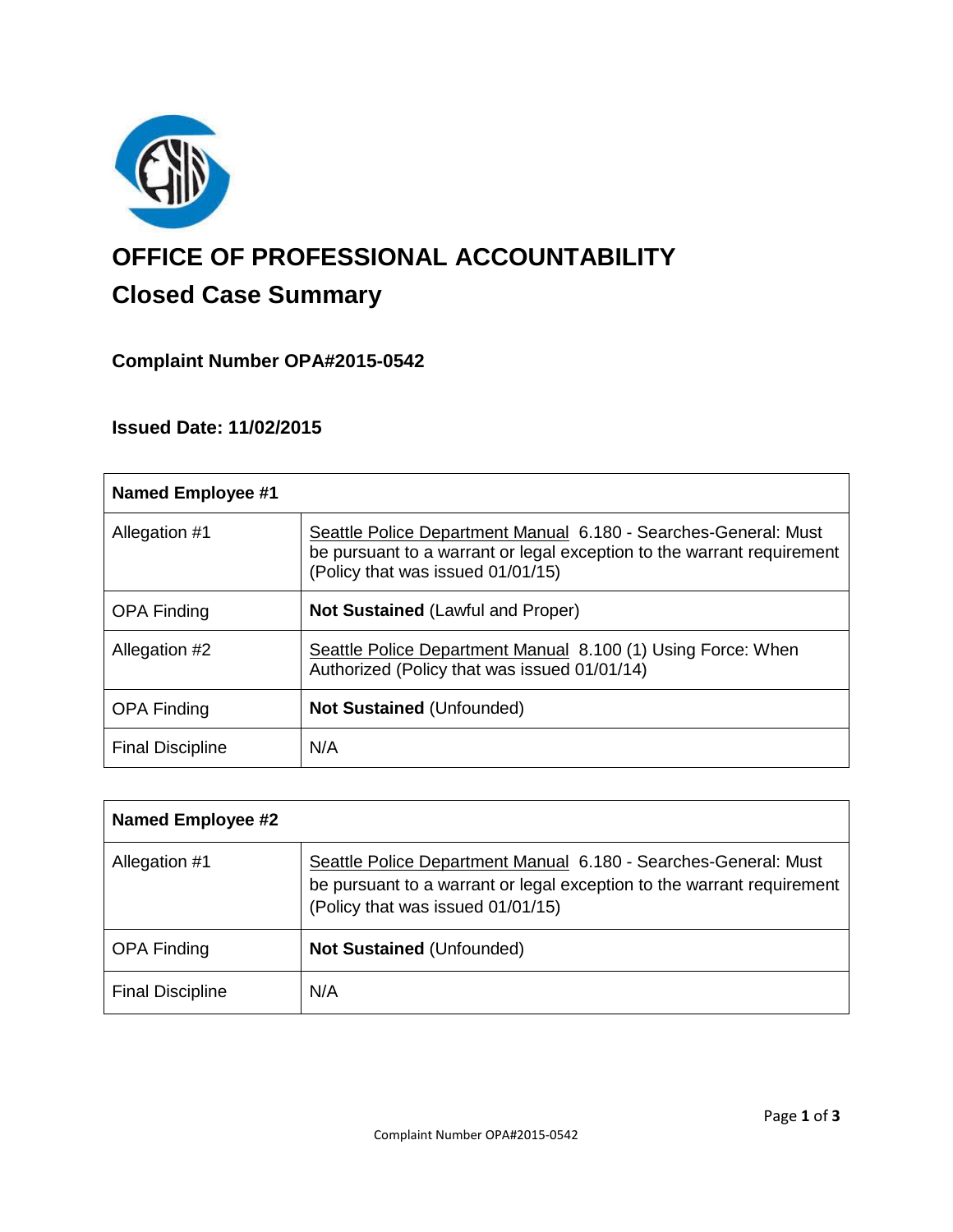# **INCIDENT SYNOPSIS**

The named employees were investigating a reported robbery at an off-leash dog park. The named employees visited the alleged robbery suspect, the complainant, at her apartment. The conversation became argumentative and named employee #1 took the complainant into custody. The complainant's brother was present and became upset when his sister was arrested. The named employees escorted the complainant to the elevator. The complainant's brother blocked the elevator door from closing with his foot. The named employees warned him that he could be arrested for obstructing. The complainant's brother placed his foot in the elevator doorway again and he was arrested for obstruction.

## **COMPLAINT**

The complainant alleged that the named employees entered her apartment without a warrant and used excessive force when taking her and her brother into custody.

## **INVESTIGATION**

The OPA investigation included the following actions:

- 1. Review of the complaint memo
- 2. Interview of the complainant
- 3. Search for and review of all relevant records and other evidence
- 4. Review of other videos
- 5. Interviews of SPD employees

#### **ANALYSIS AND CONCLUSION**

The evidence showed that the named employees had developed probable cause. Regardless of whether named employee #1 first seized the complainant as she was standing in the hallway just outside of her door or after she began to retreat further into her apartment in order to escape arrest, named employee #1 had probable cause to arrest her for Robbery. His seizure of the complainant complied with policy, either because it took place in the hallway, a common area, or because the complainant was attempting to escape arrest by retreating into her apartment.

Given the statements of the two named employees and the complainant, combined with the dimensions of the hallway and the close proximity of the elevator to the complainant's apartment door, it is unlikely that the complainant was "thrown" against the wall in the hallway between her apartment and the elevator.

The complainant made no allegation that named employee #2 entered her apartment unlawfully. Her allegation on this point was solely against named employee #1. In addition, there is no evidence to suggest that named employee #2 entered the apartment, other than possibly to control the complainant's brother who was threatening to interfere in the arrest of the complainant.